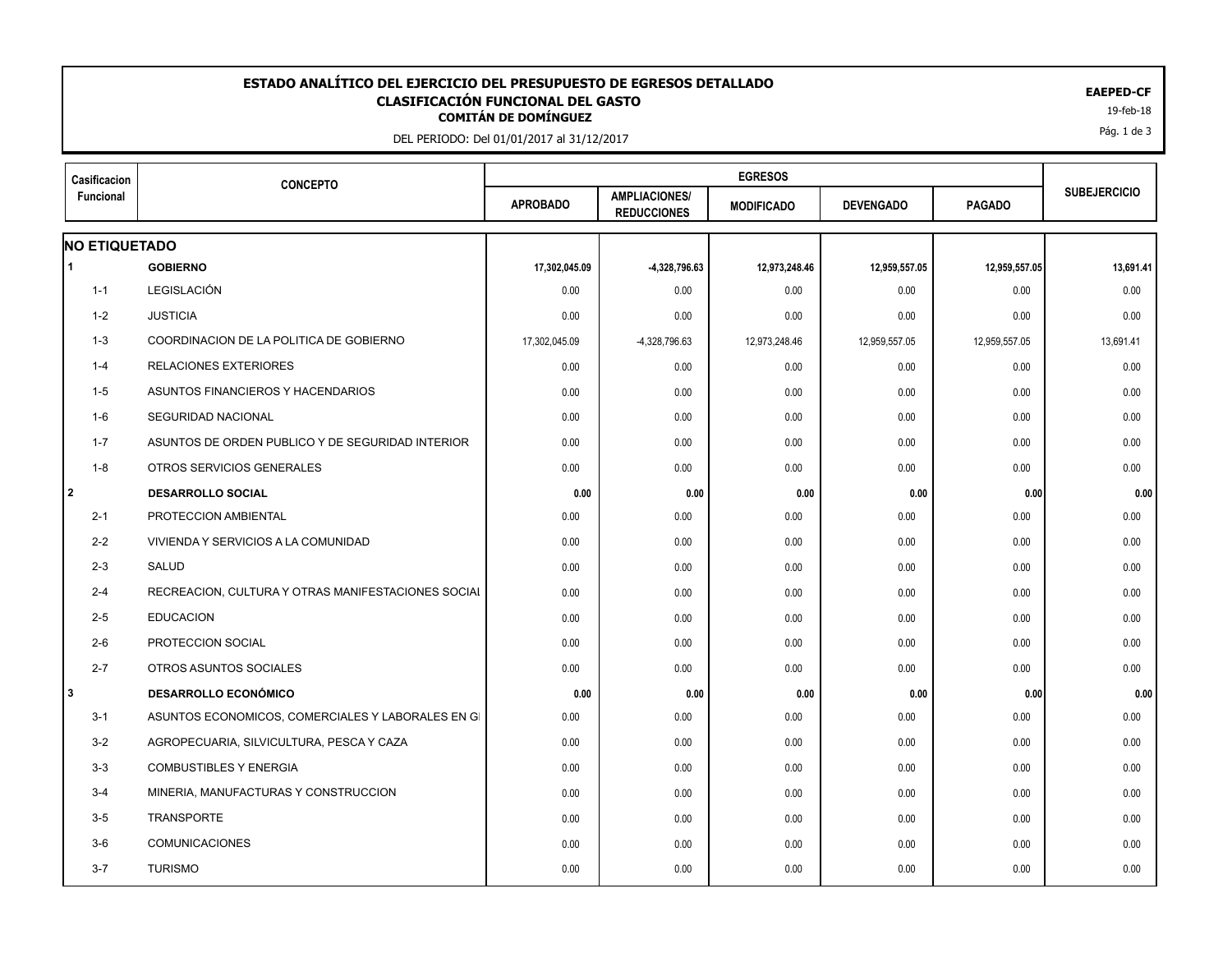## EAEPED-CF<br>CLASIFICACIÓN FUNCIONAL DEL GASTO<br><sup>19-feb-18</sup> **ESTADO ANALÍTICO DEL EJERCICIO DEL PRESUPUESTO DE EGRESOS DETALLADO EAEPED-CF CLASIFICACIÓN FUNCIONAL DEL GASTO**

DEL PERIODO: Del 01/01/2017 al 31/12/2017

| Casificacion      | <b>CONCEPTO</b>                                     |                 |                                            |                   |                  |               |                     |
|-------------------|-----------------------------------------------------|-----------------|--------------------------------------------|-------------------|------------------|---------------|---------------------|
| Funcional         |                                                     | <b>APROBADO</b> | <b>AMPLIACIONES/</b><br><b>REDUCCIONES</b> | <b>MODIFICADO</b> | <b>DEVENGADO</b> | <b>PAGADO</b> | <b>SUBEJERCICIO</b> |
| $3-8$             | CIENCIA, TECNOLOGIA E INNOVACION                    | 0.00            | 0.00                                       | 0.00              | 0.00             | 0.00          | 0.00                |
| $3-9$             | OTRAS INDUSTRIAS Y OTROS ASUNTOS ECONOMICOS         | 0.00            | 0.00                                       | 0.00              | 0.00             | 0.00          | 0.00                |
| l 4               | OTRAS NO CLASIFICADAS EN FUNCIONES ANTERIORES       | 0.00            | 0.00                                       | 0.00              | 0.00             | 0.00          | 0.00                |
| $4 - 1$           | TRANSACCIONES DE LA DEUDA PUBLICA / COSTO FINANCIER | 0.00            | 0.00                                       | 0.00              | 0.00             | 0.00          | 0.00                |
| $4 - 2$           | TRANSFERENCIAS, PARTICIPACIONES Y APORTACIONES ENT  | 0.00            | 0.00                                       | 0.00              | 0.00             | 0.00          | 0.00                |
| $4 - 3$           | SANEAMIENTO DEL SISTEMA FINANCIERO                  | 0.00            | 0.00                                       | 0.00              | 0.00             | 0.00          | 0.00                |
| $4 - 4$           | ADEUDOS DE EJERCICIOS FISCALES ANTERIORES           | 0.00            | 0.00                                       | 0.00              | 0.00             | 0.00          | 0.00                |
| <b>ETIQUETADO</b> |                                                     |                 |                                            |                   |                  |               |                     |
| -1                | <b>GOBIERNO</b>                                     | 0.00            | 0.00                                       | 0.00              | 0.00             | 0.00          | 0.00                |
| $1 - 1$           | LEGISLACIÓN                                         | 0.00            | 0.00                                       | 0.00              | 0.00             | 0.00          | 0.00                |
| $1 - 2$           | <b>JUSTICIA</b>                                     | 0.00            | 0.00                                       | 0.00              | 0.00             | 0.00          | 0.00                |
| $1 - 3$           | COORDINACION DE LA POLITICA DE GOBIERNO             | 0.00            | 0.00                                       | 0.00              | 0.00             | 0.00          | 0.00                |
| $1 - 4$           | <b>RELACIONES EXTERIORES</b>                        | 0.00            | 0.00                                       | 0.00              | 0.00             | 0.00          | 0.00                |
| $1 - 5$           | ASUNTOS FINANCIEROS Y HACENDARIOS                   | 0.00            | 0.00                                       | 0.00              | 0.00             | 0.00          | 0.00                |
| $1-6$             | SEGURIDAD NACIONAL                                  | 0.00            | 0.00                                       | 0.00              | 0.00             | 0.00          | 0.00                |
| $1 - 7$           | ASUNTOS DE ORDEN PUBLICO Y DE SEGURIDAD INTERIOR    | 0.00            | 0.00                                       | 0.00              | 0.00             | 0.00          | 0.00                |
| $1 - 8$           | OTROS SERVICIOS GENERALES                           | 0.00            | 0.00                                       | 0.00              | 0.00             | 0.00          | 0.00                |
| 2                 | <b>DESARROLLO SOCIAL</b>                            | 0.00            | 0.00                                       | 0.00              | 0.00             | 0.00          | 0.00                |
| $2 - 1$           | PROTECCION AMBIENTAL                                | 0.00            | 0.00                                       | 0.00              | 0.00             | 0.00          | 0.00                |
| $2 - 2$           | VIVIENDA Y SERVICIOS A LA COMUNIDAD                 | 0.00            | 0.00                                       | 0.00              | 0.00             | 0.00          | 0.00                |
| $2 - 3$           | SALUD                                               | 0.00            | 0.00                                       | 0.00              | 0.00             | 0.00          | 0.00                |
| $2 - 4$           | RECREACION, CULTURA Y OTRAS MANIFESTACIONES SOCIAL  | 0.00            | 0.00                                       | 0.00              | 0.00             | 0.00          | 0.00                |
| $2 - 5$           | <b>EDUCACION</b>                                    | 0.00            | 0.00                                       | 0.00              | 0.00             | 0.00          | 0.00                |
| $2-6$             | PROTECCION SOCIAL                                   | 0.00            | 0.00                                       | 0.00              | 0.00             | 0.00          | 0.00                |
| $2 - 7$           | OTROS ASUNTOS SOCIALES                              | 0.00            | 0.00                                       | 0.00              | 0.00             | 0.00          | 0.00                |
|                   |                                                     |                 |                                            |                   |                  |               |                     |

Pág. 2 de 3